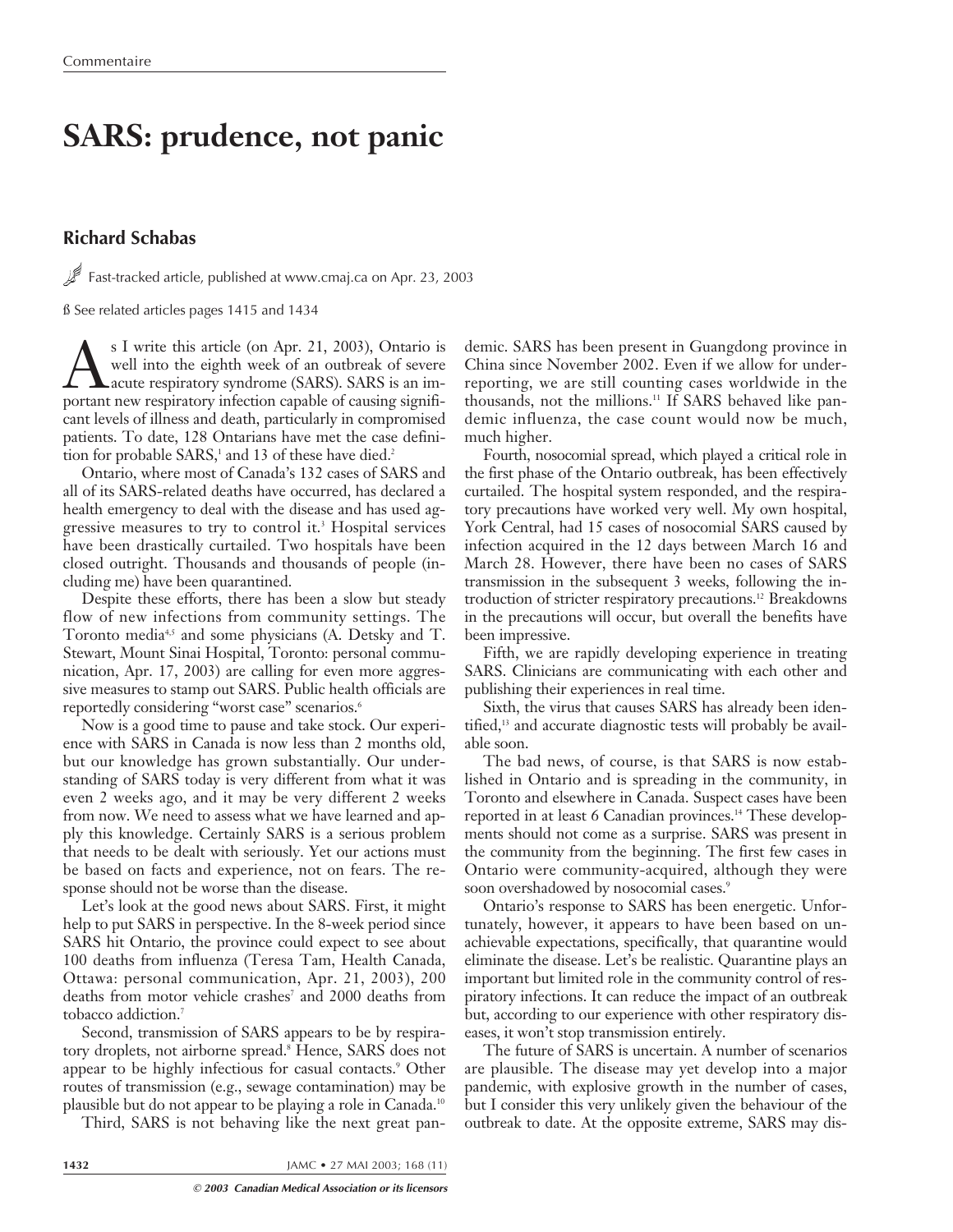appear as mysteriously as it appeared. This could happen if SARS is insufficiently infectious to sustain transmission in our social environment. As an incorrigible optimist, I actually regard this as the most likely course of events, in Canada at least. The epidemic curves of SARS in Canada and elsewhere lend credence to this view.15

We should not, however, base our current planning on either of these extreme-case scenarios. Our planning for SARS should be based on an in-between scenario. We will continue to see new SARS cases, usually at relatively low levels but with occasional flare-ups. In other words, we should plan on getting used to living with SARS. SARS will be a problem everywhere, not just in Toronto, Hong Kong and Singapore. We can anticipate spread from community to community and, sporadically, by international travellers. Our SARS control strategy must therefore be global.

Under this scenario, what should we do? We need realistic goals and sustainable interventions. I have several recommendations.

First, we must tighten our control of respiratory infections in acute care hospitals. This is the single most important measure and one that we now know can be effective. Until we have a rapid and accurate diagnostic test for SARS, all patients with pneumonia admitted to hospital in areas where SARS is active must be treated under full respiratory precautions: N95-rated mask (95% filtration efficiency against solid and liquid aerosols), gown, gloves and eye protection. This approach will place severe strain on our already stretched acute care hospitals. But it is the new reality that York Central and other Toronto area hospitals, as well as hospitals in Hong Kong, Singapore and parts of China, are already facing. Good respiratory precautions and routine screening of staff and visitors for fever and respiratory symptoms should be sustainable in a fully functioning hospital. Cancellation of elective hospital services is unsustainable and probably unnecessary.

Second, public health should get back to basics. Mass quarantine of casual contacts has sapped public health resources and contributed very little to SARS control. Instead, the public health sector should focus its efforts on general surveillance of respiratory illnesses, SARS case finding and investigation, isolation of close contacts of SARS cases, and public and professional education. These activities are consistent with the recommendations of the World Health Organization.<sup>16</sup>

Third, there is an urgent need to develop and implement strategies for managing SARS-like illness in community health care settings. The offices of family doctors are rapidly becoming the front lines in the battle against SARS, and there have already been several cases of SARS in family doctors.17 Community health care providers need to be ready to don masks, gloves and goggles when they see patients with a respiratory illness. This will pose logistical challenges for family doctors. Practical protocols are required now.

Fourth, clinicians need to collaborate to generate an evi-

dentiary — or at least an experiential — basis for the treatment of SARS. For example, many clinicians treating SARS in Toronto started by using ribavirin because they thought that it was the standard. They discovered, through a regular teleconference, that none of them believed that it was actually helpful, and their practices changed accordingly (T. Stewart, Mount Sinai Hospital, Toronto, personal communication: Apr. 17, 2003). Sharing experiences and opinions is very helpful. Medical journals are contributing by fast-tracking articles and publishing them on the Internet.

Finally, we need to get on with our lives. Poor communication, excessive precautions and failure to meet unrealistic goals have fuelled public fears. The social, economic and health costs have been substantial. Even more draconian measures, unwisely advocated by some Toronto newspaper editorials,<sup>4,5</sup> would be ineffective and would cause much further harm.

Good decision-making in a crisis is always difficult. It depends on our learning from experience and adjusting our response to fit the circumstances. Public health officials must show leadership in restoring calm and balance to the battle against SARS. Regaining public confidence is a priority.

Editor's note: The personal communication cited in the third paragraph from the end of this article has been amended since online publication.

Richard Schabas is Chief of Staff at York Central Hospital, Richmond Hill, Ont., and was Ontario's Chief Medical Officer of Health from 1987 to 1997.

Competing interests*:* None declared.

#### **References**

- 1. Case definitions for surveillance of severe acute respiratory syndrome (SARS). Geneva: World Health Organization; revised 2003 Apr 1. Available: www.who.int/csr/sars/casedefinition/en/ (accessed 2003 Apr 22).
- 2. Ministry of Health and Long-Term Care. Fact sheet—severe acute respiratory syndrome (SARS) update. Toronto: Government of Ontario; 2003 Apr 17. Available: ogov.newswire.ca/ontario/GPOE/2003/04/17/c2330.html ?lmatch=&lang=\_e.html (accessed 2003 Apr 22).
- 3. Ministry of Health and Long-Term Care. Health update. SARS: severe acute respiratory syndrome. Toronto: Government of Ontario; 2003 Apr 5. Available: www.health.gov.on.ca/english/public/updates/archives/hu\_03 /hu\_sars.html (accessed 2003 Apr 22).
- 4. SARS in the balance [editorial]. *The Globe and Mail* (Toronto) 2003 Apr 16;Sect A:16.
- 5. SARS fight calls for strong action [editorial]. *Toronto Star* 2003 Apr 17;Sect A:28. 6. Powell B. Doctors to size up "worst-case" outlook. *Toronto Star* 2003 Apr
- 19;Sect A:18. 7. Chief Medical Officer of Health (Ontario). *Tobacco: sounding the alarm*.
- Toronto: Queen's Printer for Ontario; 1996. 8. SARS: questions and answers for the public. Ottawa: Canadian Medical Association; 2003 Apr 10. Available: http://www.cma.ca/cma/common/display-Page.do?pageId=/staticContent/HTML/N0/l2/working\_on/SARS-publicfaqs.htm (accessed 2003 Apr 22).
- 9. Poutanen SM, Low DE, Henry B, Finkelstein S, Rose D, Green K, et al. Identification of severe acute respiratory syndrome in Canada [online]. *N Engl J Med*. Available: content.nejm.org/cgi/reprint/NEJMoa030634v3 (posted 2003 Mar 31; accessed 2003 Apr 22).
- 10. Secretary for Health Welfare and Food. Transcript of SHWF on the findings of an investigation of severe acute respiratory syndrome outbreak at Amoy Gardens (part 1) [press release]. Hong Kong: Hong Kong Special Administrative Region Government; 2003 Apr 17. Available: www.info.gov.hk/gia/general/200304/17/0417290.htm (accessed 2003 Apr 22).
- 11. Cumulative number of reported probable cases of severe acute respiratory syndrome (SARS). Geneva: World Health Organization; 2003 Apr 18. Available: www.who.int/csr/sarscountry/2003\_04\_18/en/
- 12. Dwosh HA, Hong HHL, Austgarden D, Herman S, Schabas R. Identification